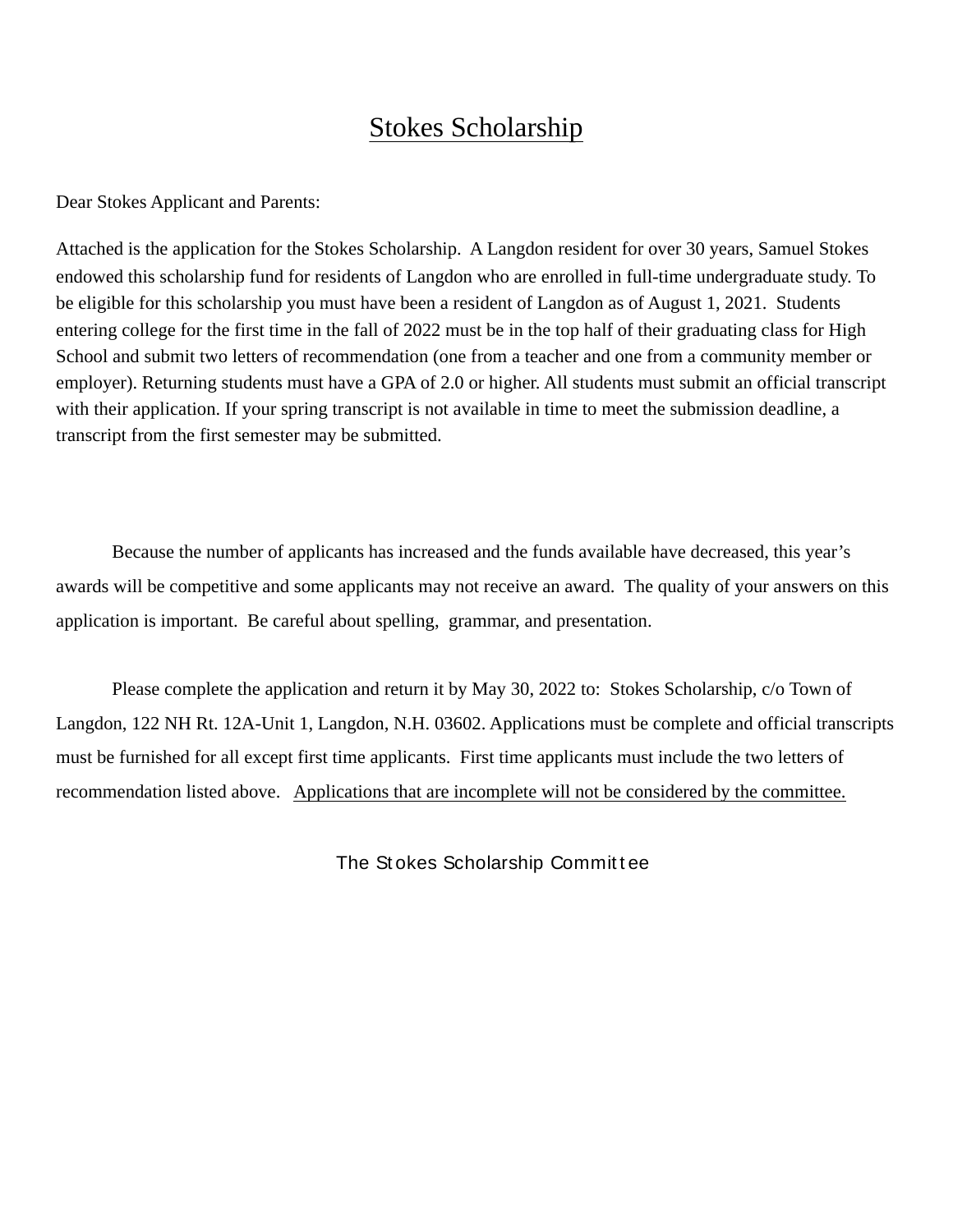## STOKES SCHOLARSHIP APPLICATION

Return to: Stokes Scholarship, c/o Town of Langdon, 122 NH Rt. 12A- Unit 1, Langdon, NH 03602 Deadline: May 30, 2022 Name: **Example 2018** Date of Birth Mailing Address: Mailing Address: Mailing Address: Mail: 2014 Street Address: Telephone: What post-secondary school do you plan to attend? \_\_\_\_\_\_\_\_\_\_\_\_\_\_\_\_\_\_\_\_\_\_\_\_\_\_\_\_\_\_ Occupation: the contract of the contract of the contract of the contract of the contract of the contract of the contract of the contract of the contract of the contract of the contract of the contract of the contract of th Employer: \_\_\_\_\_\_\_\_\_\_\_\_\_\_\_\_\_\_\_\_\_\_\_\_\_\_ Employer's Address: Analysis and the contract of the contract of the contract of the contract of the contract of the contract of the contract of the contract of the contract of the contract of the contract of the contract of the cont Address if not as above: Address if not as above: Employer: \_\_\_\_\_\_\_\_\_\_\_\_\_\_\_\_\_\_\_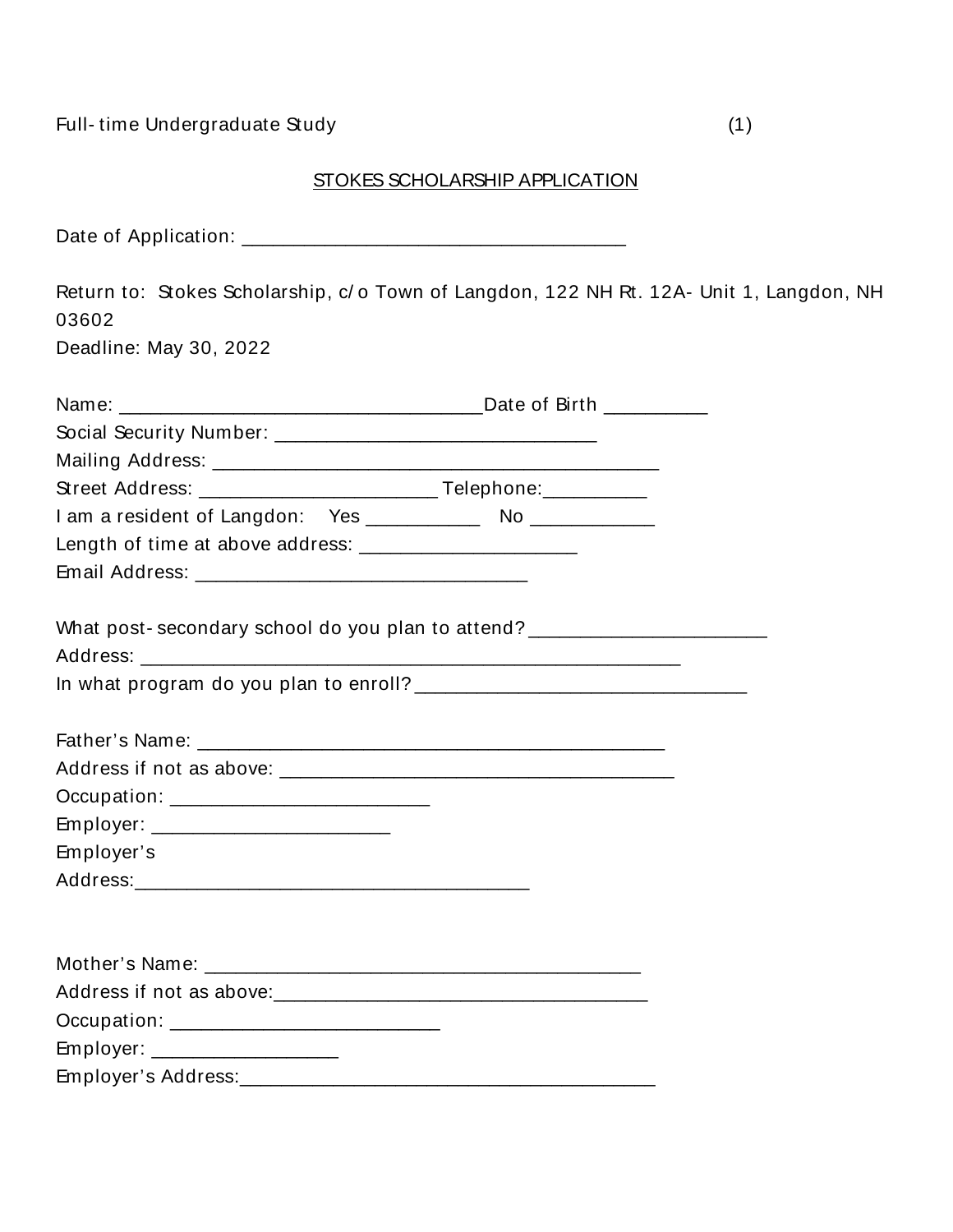Total Income of Parents \_\_\_\_\_\_\_\_\_\_\_\_\_\_\_\_\_\_\_\_\_

Name and ages of parent's dependents:

<u>Contract the contract of the contract of the contract of the contract of the contract of the contract of the contract of the contract of the contract of the contract of the contract of the contract of the contract of the </u>  $\sim$  0.000  $\sim$ 

<u> 1989 - Johann Barn, mars ann an t-Amhair an t-Amhair an t-Amhair an t-Amhair an t-Amhair an t-Amhair an t-Amh</u>

<u> 1999 - Jan Jawa</u>

Value of any stocks, bonds, or bank accounts that you have:

List any other scholarships for which you have applied: \_\_\_\_\_\_\_\_\_\_\_\_\_\_\_\_\_\_\_

Have you been notified by any scholarship source of an award? 

Will you own and or operate an automobile or motorcycle during your post-secondary schooling? \_\_\_\_\_\_\_\_\_\_\_\_\_\_\_\_\_\_ If yes, please explain: \_\_\_\_\_\_\_\_\_\_\_\_\_\_\_\_\_\_

Please list any volunteer/community service you have performed:

Please comment on your need for and the use of this scholarship: